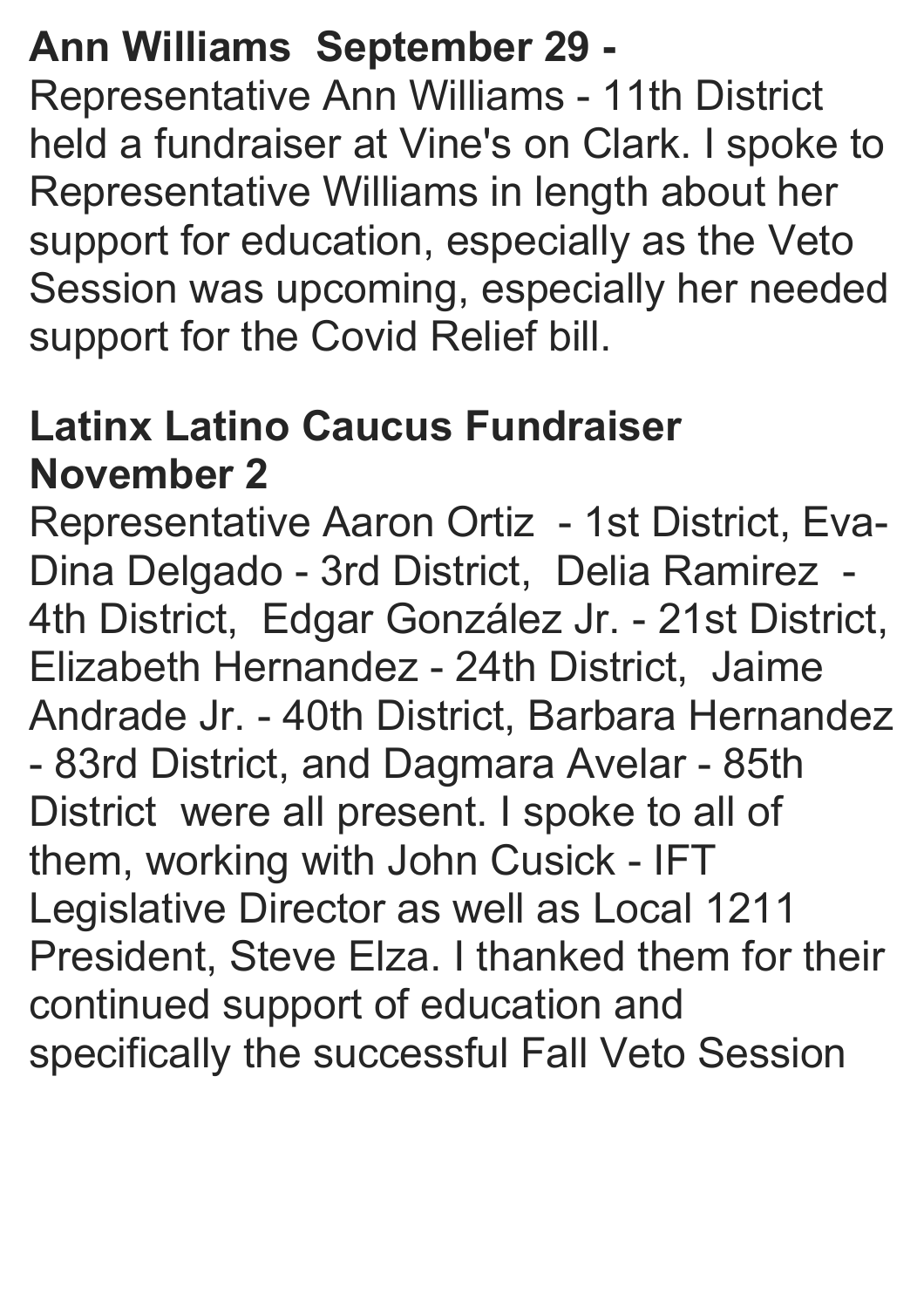and passage of important legislation like the Covid Relief bill. Especially helpful were Leaders Andrade and Ramirez for working with Speaker Welch to craft the successful legislation. John Cusick and Steve Elza spoke about possibly setting up a meeting and visit with Representative Marcus Evans - 33rd District, Chairman of the House Labor and Commerce Committee. I indicated I might see him the following week at an upcoming fundraiser for Representative Lakesia Collins.

## **Bill Cunningham and Christina Castro Fundraiser November 8**

Senator Castro - 22nd District is a continual ally for education. We have a true friend in Senator Castro. I had never met Senator Bill - 18th District but he is a friend of Labor and worked with Senator Castro on the recent Energy Bill. As a bonus, Senator Celina Villanueva - 11th District, was also present. I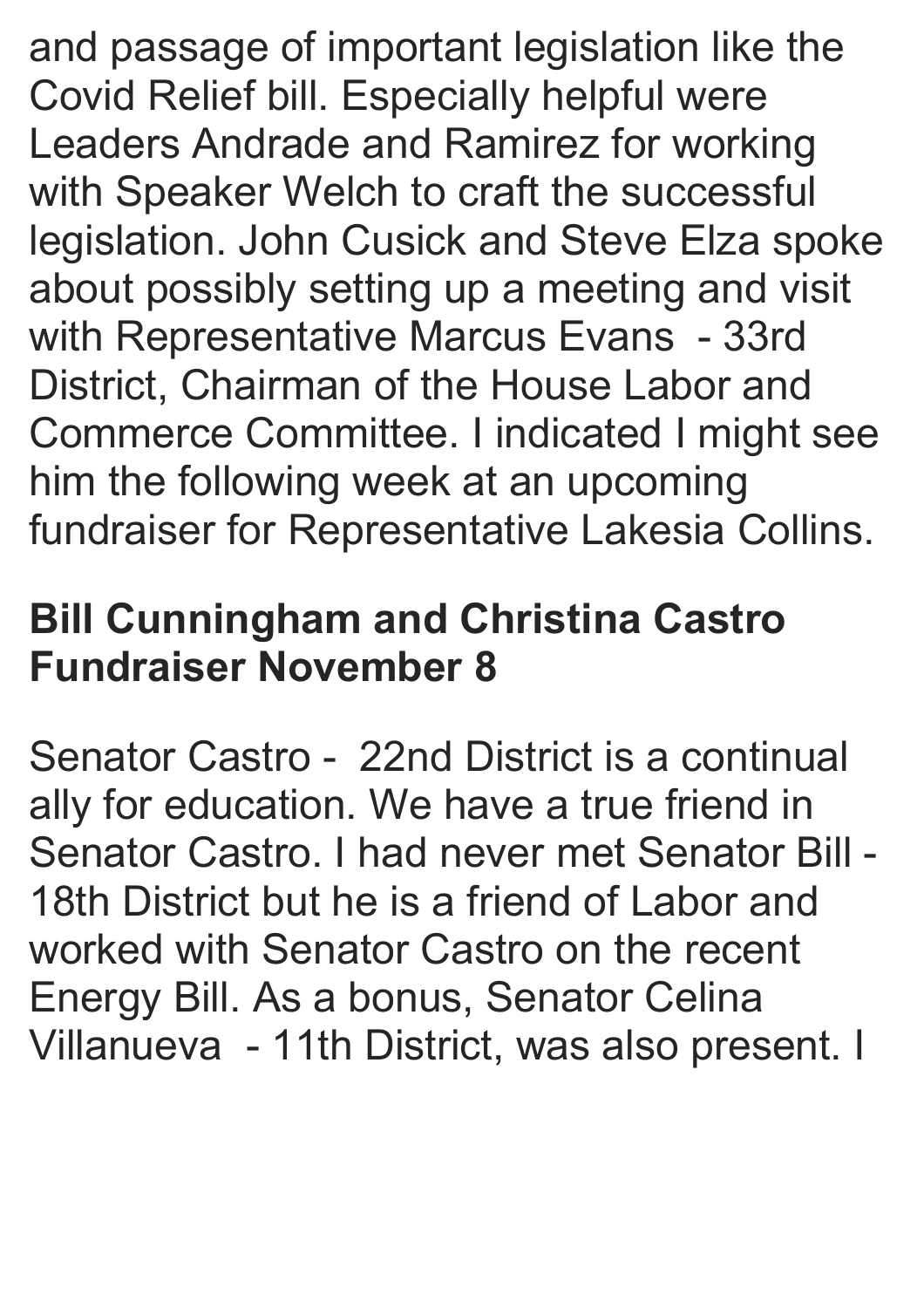spent a good deal of time discussing vocational education and the need to improve its presence in Chicago Public Schools. During our conversation, Joseph Senorski, Director of Public Action for the Chicago Firefighters Union joined our conversation and shared an interest in a conversation President Steve Elza had with John Cusick the previous week.

## **Lakesia Collins November 10**

Representative Lakesia Collins - 9th District is a fellow union member and organizer. Active in SEIU, she was encouraged by President of the Chicago Federation of Labor, Bob Reiter, to run in 2020 and in a field of nine, won. We are lucky to have a friend and a fellow Labor member in the Illinois General Assembly. I spoke to Representative Collins, thanking her for her continued support of IFT-CTU. Present at the event was a powerhouse